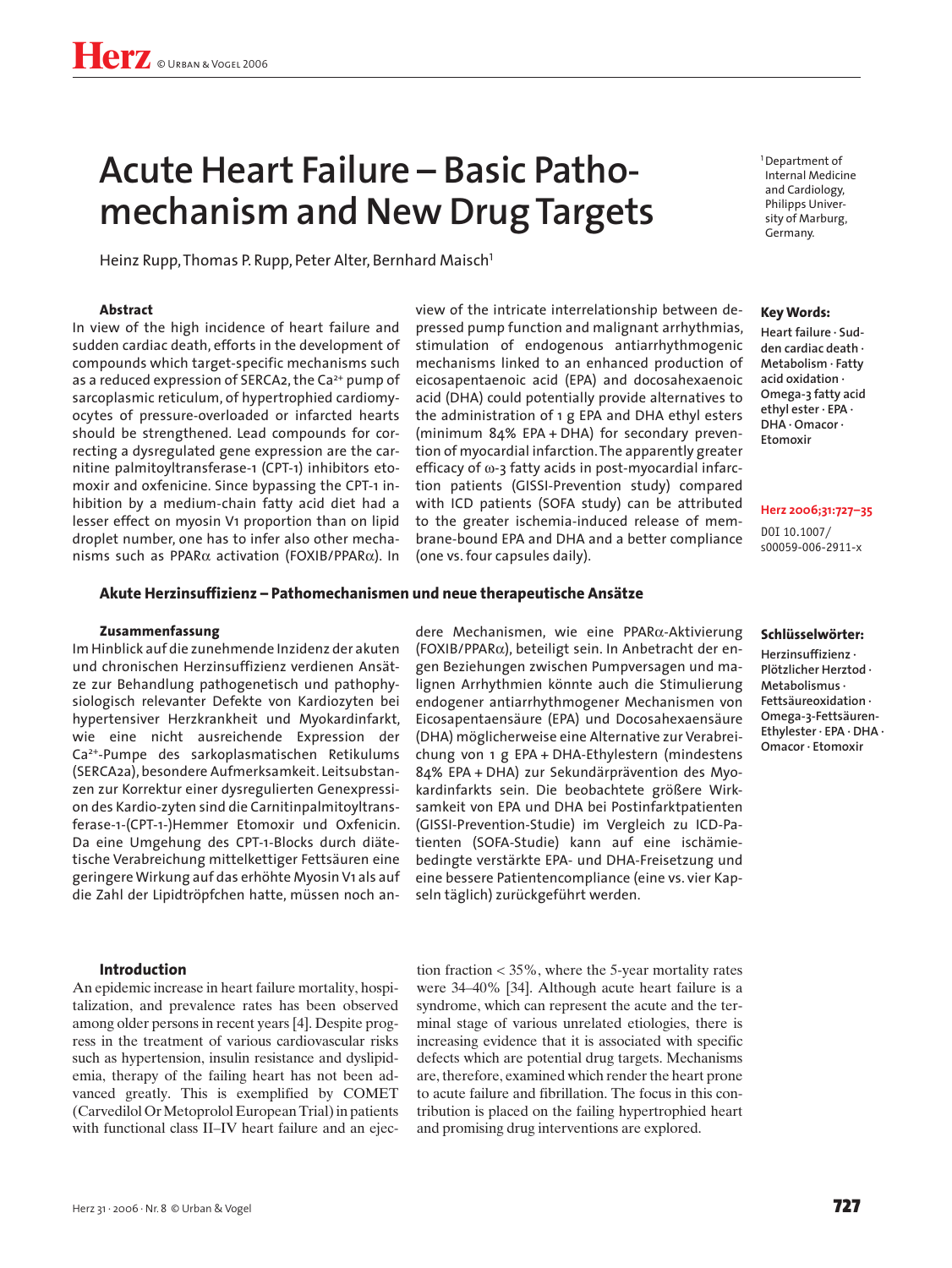#### **Increased Afterload**

A major cause for the steadily increasing incidence of heart failure is the inadequately treated hypertension. It not only increases the afterload of the heart, but in its advanced stage, i.e., systolic hypertension, also markedly impairs coronary perfusion. While during hypertension an adverse vascular remodeling affects arterioles and conduit arteries, functional consequences are observed first in an increased peripheral resistance of the arterioles. A greater stiffness of the aorta and large arteries leading to a reduced diastolic blood pressure and further increased systolic blood pressure becomes manifest only at a later stage. A low diastolic blood pressure further reduces the already impaired coronary perfusion in hypertensive heart disease. A total of 39% of all patients and 67% of patients aged  $\geq 60$  years attending primary care practices in Germany were diagnosed hypertensive [44]. Treatment and control rate (blood pressure < 140/90 mmHg) were 64% and 19%, respectively. In 60- to 74-year-old patients, the target systolic blood pressure < 140 mmHg was achieved in only 23%. Diastolic pressure < 90 mmHg was achieved in 47%, which should, however, not be interpreted as a better blood pressure control but rather indicates the occurrence of systolic hypertension in elderly. The incidence of isolated systolic hypertension (> 160 mmHg systolic, < 90 mmHg diastolic) was 17% in patients aged  $\geq 65$  years [48]. Pulse pressure (target < 50 mmHg) is, therefore, more appropriate for monitoring the cardiac risk during antihypertensive treatment. One should also take into account that overweight subjects have an increased risk of hypertension and exhibit a raised sympathetic outflow of the brain [19]. Since the sympathetic nervous system activity is the major determinant of renin release, an overweight-associated rise in sympathetic activity also affects the activity of the renin-angiotensin II-aldosterone system (RAAS). During progression of heart failure, depression of pump function further enhances sympathetic activity.

# **Dysregulated Gene Expression of Hypertrophied Cardiomyocytes**

In approximately 90% of patients with heart failure, hypertension and cardiac hypertrophy are present [29]. Hypertrophy of cardiomyocytes also occurs in the surviving myocardium after myocardial infarction. Although hypertrophy is required for coping with an increased afterload, various defects in gene expression occur which result in a depressed pump function [36]. DNA chip studies on rats after myocardial infarction showed that the previously identified changes in myosin isoenzymes and the  $Ca^{2+}$  pump (SERCA2) of the sarcoplasmic reticulum (SR) are markers of a large group of genes expressed in an apparently coordinated manner. Also the so-called fetal gene expression, which was initially characterized on the basis of a reduced  $\alpha$ -myosin heavy chain expression, was observed [45]. Modifications in gene expression were, however, more extensive and the concept of a fetal phenotype covers, therefore, only one aspect. More than 200 out of approximately 4,000 genes studied were altered in the hypertrophied ischemic ventricle after myocardial infarction [45]. A repression of genes which are responsible for the oxidation of fatty acids was particularly pronounced. This coordinated repression of enzymes involved in β-oxidation indicates a reduced fatty acid oxidation. As a consequence, glucose utilization is expected to be increased [5, 9, 15, 47]. The expression of genes involved in fatty acid oxidation is modulated by the transcription factor PPARα (peroxisome proliferator-activated receptor-alpha). Since PPARα was found to be reduced as a consequence of pressure overload [42], the switch in fuel metabolism has been attributed to a reduced influence of  $PPAR\alpha$  [3]. One of the consequences of the fetal phenotype including an inadequately increased SERCA2 expression in hypertrophied cardiomyocytes is that they rely more on the sarcolemmal  $Na^+$ -Ca<sup>2+</sup> exchanger resulting in a long-term loss of intracellular  $Ca^{2+}$  which would be associated with a depressed force development.

#### **Extracellular Matrix Remodeling and Dilatation**

Hypertensive heart disease is characterized by a markedly increased collagen volume fraction or fibrosis which cannot be prevented by current antihypertensive therapy [6]. Well-characterized factors stimulating collagen synthesis are angiotensin II, aldosterone, and endothelin. Angiotensin II is increased not only by the angiotensin-converting enzyme but also by local proteases such as chymase and cathepsins. The angiotensin II production was increased in the atherosclerotic aorta and correlated with plasma cholesterol [21]. Fibrosis not only impairs relaxation of the myocardium but has also an adverse influence on the conduction system and coronary perfusion. Although during progression of heart failure, the neuroendocrine influence is enhanced favoring collagen deposition, chamber dilatation often occurs.

A major factor predisposing the heart to acute failure is dilatation of hypertrophied ventricles leading to an increased wall stress. Dilatation requires degradation of the collagen network involving activation of matrix metalloproteinases (MMPs). Cardiac mast cells have been implicated in the activation of MMPs which results in fibrillar collagen degradation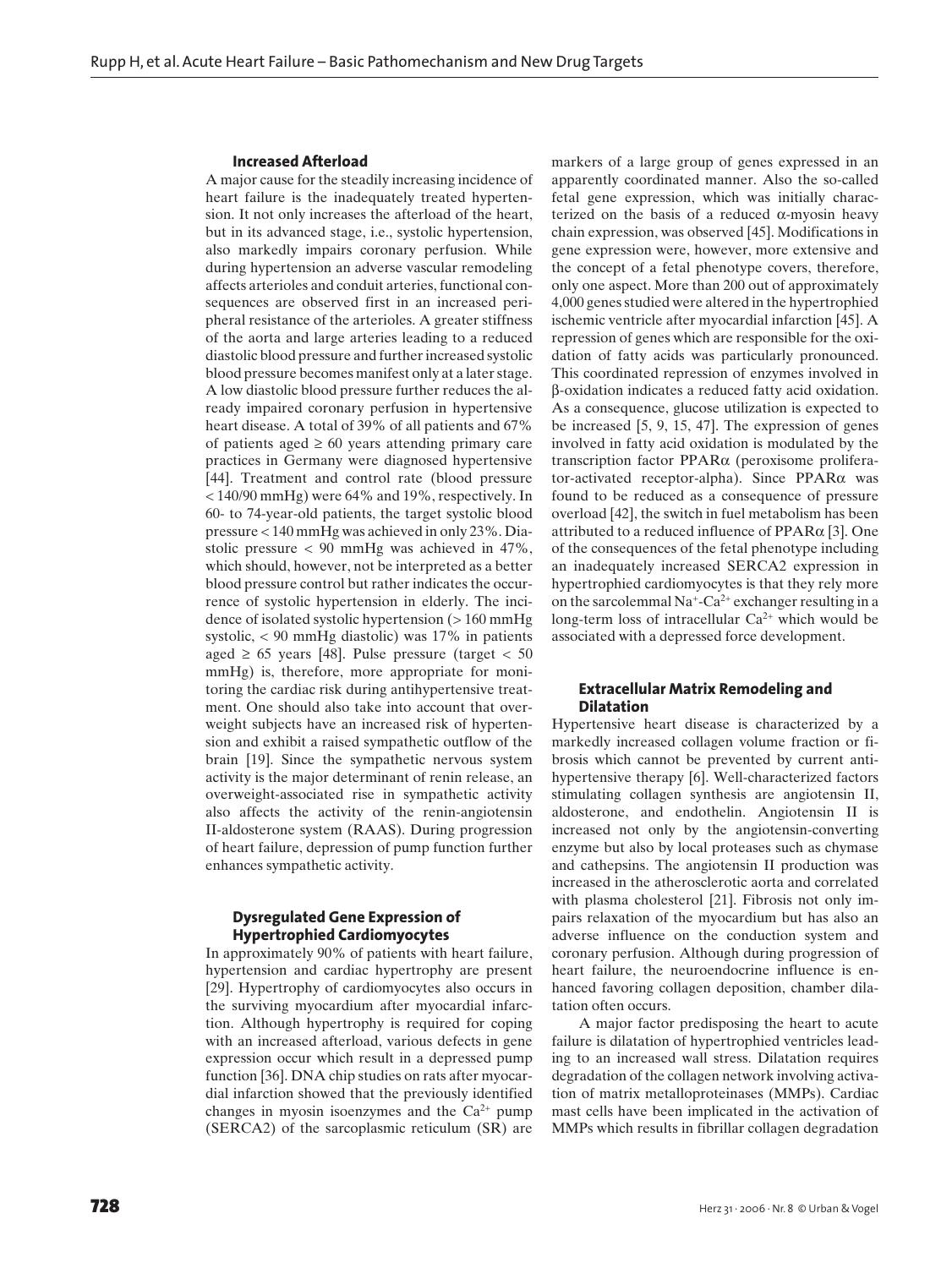

**Figure 1.** Transition from "compensated" concentric to dilated left ventricular hypertrophy in spontaneously hypertensive rats (SHR). Data adapted from Vogt et al. [53].

Abbildung 1. Übergang von "kompensierter" konzentrischer zu dilatativer linksventrikulärer Hypertrophie bei spontan hypertensiven Ratten (SHR). Daten aus Vogt et al. [53].

[23]. Mast cells are known to store and release a variety of biologically active mediators including tumor necrosis factor-(TNF-)α and proteases such as tryptase and chymase which can activate MMPs. Dilatation appears to occur subsequent to a dysregulated gene expression of cardiomyocytes. This sequence can be deduced from the transition from concentric to dilated hypertrophy of overloaded hearts (Figure 1). However, even in the phase of concentric hypertrophy which has often been referred to as "compensated" hypertrophy, functional deficits are present. Thus, although the working capacity of the whole hypertrophied left ventricle is increased, the actively developed wall stress, which takes the increased ventricular mass into account, is significantly depressed when determined in the isovolumetrically beating left ventricle [49]. This phenomenon is observed in rats with pressure- and volume-overloaded hearts where dilatation occurs subsequent to a prolonged sustained overload. In dilated ventricles, the actively developed wall stress is increased, which arises, however, not from an increased myocardial performance but from the dilatation. When ventricular circumference is normalized to unit circumference, the developed wall



**Figure 2.** Hemodynamic performance of normal and dilated (idiopathic cardiomyopathy) human left ventricle. Data adapted from Jacob et al. [22].

**Abbildung 2.** Hämodynamik des normalen und dilatierten (idiopathische Kardiomyopathie) menschlichen linken Ventrikels. Daten aus Jacob et al. [22].

stress becomes reduced, again demonstrating functional defects. It is examined by magnetic resonance imaging to what extent this type of analysis (Figure 2) can provide new diagnostic criteria for assessing the progression of heart failure in patients [1].

# **Electrical Conduction and Arrhythmias**

In NYHA functional class II and III failure, sudden cardiac death remains the major cause of death. Only in functional class IV, pump failure predominates. While sudden cardiac death has often been attributed to ischemic events, there is increasing evidence that cardiac hypertrophy itself has various adverse effects. In the UK-HEART study in patients with mild to moderate chronic heart failure, a predictor of sudden death was a greater cardiothoracic ratio in addition to greater QRS dispersion, greater QT dispersion and the presence of nonsustained ventricular tachycardia [24]. While ischemia can contribute to the risk in patients with left ventricular hypertrophy and depressed pump function, specific alterations can be identified which provide potential drug targets. During progression of heart failure, an increased wall stress is associ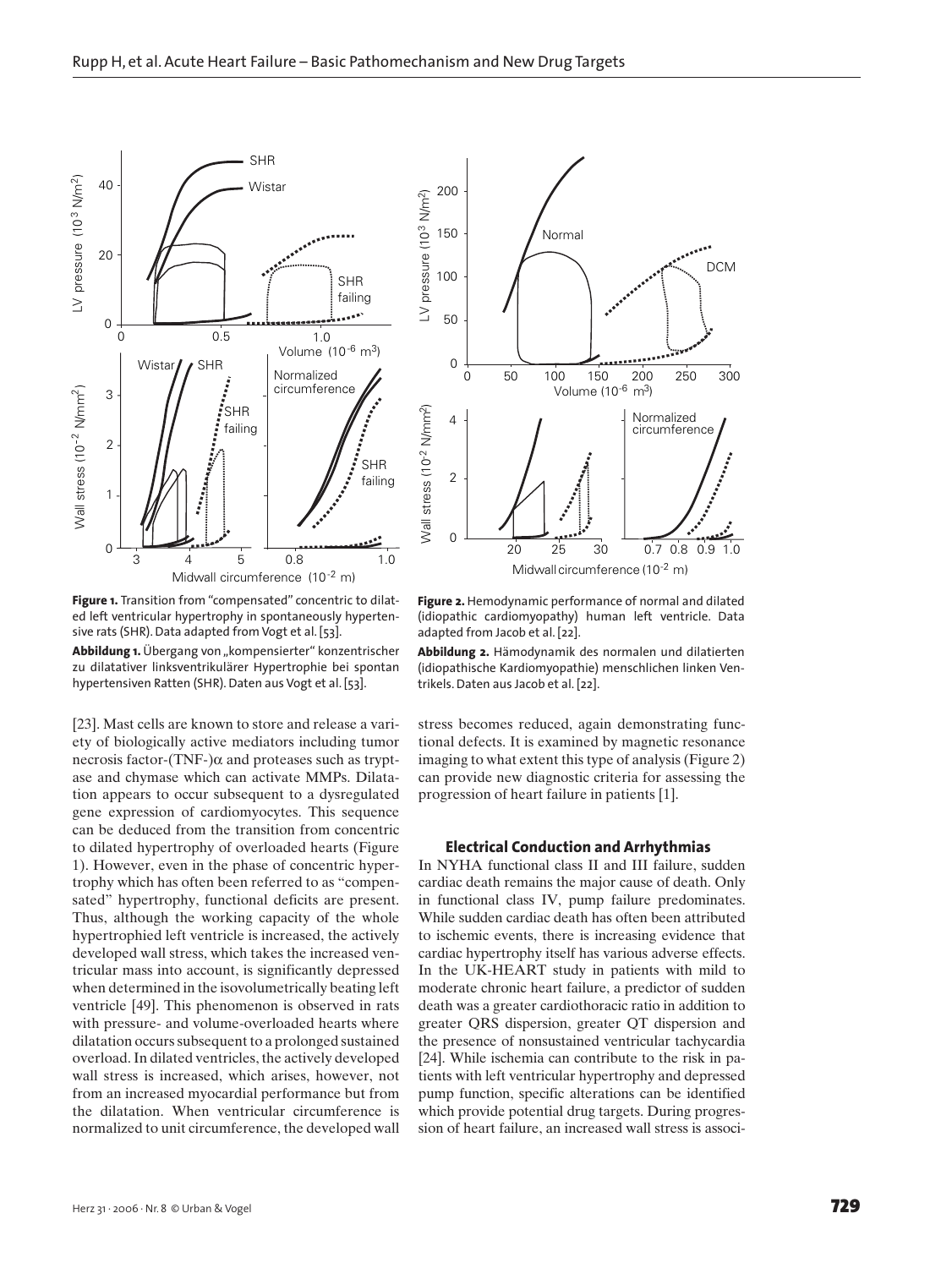ated with stretch of cardiomyocytes, which results in opening of nonselective cation channels and influx of  $Ca<sup>2+</sup>$ . While this mechanism is well documented for an ischemic border zone after myocardial infarction, it is also a likely factor in cardiac hypertrophy contributing to the high risk of sudden cardiac death. Also the reexpression of genes of the fetal phenotype in the overloaded heart could represent a factor predisposing the heart to arrhythmias. Of particular interest is that the occurrence, density and conductance of the atrial pacemaker current  $I_f$  are increased in the hypertrophied ventricle. Also the expression of hyperpolarization-activated, cyclic nucleotide-gated cation channels (HCN2 and HCN4) was increased [16]. This proarrhythmogenic influence could be enhanced by focal or diffuse fibrosis characteristic of hypertensive heart disease. On this basis, sustained malignant arrhythmias could be triggered by an increased wall stress or transient ischemia. Progress in the identification of such specific mechanisms is related to the accurate determination of wall stress in a clinical setting and the prospective evaluation of its role in malignant arrhythmias. In particular, the factors contributing to a reduced ejection fraction which represents an important predictor of sudden cardiac death [20], remain to be examined.

# **Drug Approaches for Improving the Function of Hypertrophied Cardiomyocytes**

Lead compounds for interfering with the fetal gene expression of overloaded cardiomyocytes are inhibitors of mitochondrial carnitine palmitoyltransferase-1 (CPT-1) which also exhibit  $PPAR\alpha$  activation (*f*atty acid *ox*idation *i*nhi*b*itors, FOXIB/PPARα) [37]. Currently best studied is etomoxir which reduced the expression of the fetal phenotype [41, 52], increased pump function of hypertrophied hearts [49] and attenuated left ventricular dilatation [50]. It is important that the CPT-1 inhibitor oxfenicine improved pump function also in pacing-induced heart failure in dogs [30]. In this model of ischemic heart failure, it might be assumed that CPT-1 inhibition promotes a latent energy starvation due to the reduced fatty acid oxidation which was, however, not observed. It appears that normalization of various genes including MMP-2 and MMP-9 activity was responsible for the improved function [30]. The question remains whether the functional improvements are solely due to CPT-1 inhibition or additional influences most probably related to PPARα activation [54]. Oxirane compounds such as methylpalmoxirate can bind and activate PPARα and would contribute to the action of raised cytoplasmic fatty acids which are endogenous PPARα agonists.

To examine putative influences beyond CPT-1 inhibition, etomoxir-treated rats were fed a diet containing the medium-chain fatty acids nonanoate and decanoate. Medium-chain fatty acids do not require CPT-1 for their entry into mitochondria. Thus, a medium-chain fatty acid diet is expected to result in an unaltered fatty acid oxidation although CPT-1 is inhibited by etomoxir. In rats treated with etomoxir and fed a regular long-chain fatty acid diet, the lipid droplet number was moderately increased which was greatly prevented by exchanging the dietary long-chain fatty acids for medium-chain fatty acids [38] (Figure 3). Lipid droplet number was not significantly increased in the medium-chain fatty acid-fed rats corresponding to 28.6% of the increase observed in etomoxir-treated rats fed a regular diet. The etomoxir treatment resulted in a harmonious ventricular growth (+21% left ventricle, +17% right ventricle) which, based on the observed phenotype, resembles that of exercised hearts. It has, therefore, been referred to also as "physiological" hypertrophy. The increase in left ventricular weight was reduced by the medium-chain fatty acid diet similarly to the lipid droplet number. Also the etomoxir-induced decrease in serum triglycerides was prevented by the medium-chain fatty acid diet. By contrast, the etomoxir-induced increase in myosin V1 was prevented to a lesser extent than lipid droplet number and growth parameters suggesting that on top of CPT-1 inhibition additional influences occur. The myosin V1 proportion was 64% of the increase seen in etomoxir-treated rats fed the regular diet. Etomoxir increased the number of active  $E \sim P$  Ca<sup>2+</sup> pumps of SR which was prevented to a similar extent as the lipid droplet number. The SR phospholamban content was not affected by etomoxir. SR Ca2+ uptake of ventricular homogenates was increased in etomoxir-treated rats irrespective of the presence of the SR  $Ca^{2+}$  release inhibitor ruthenium red or the catalytic subunit of protein kinase A which phosphorylates phospholamban. The mediumchain fatty acid diet resulted in SR  $Ca<sup>2+</sup>$  uptake rates that were in between those of etomoxir-treated and untreated rats. Since etomoxir increased SR Ca2+ pumps but not phospholamban,  $Ca^{2+}$  pumps can be inferred which are not inhibited by dephosphorylated phospholamban thereby leading to a higher overall SR Ca<sup>2+</sup> uptake rate. It remains nonetheless noteworthy that a medium-chain fatty acid diet had a smaller effect on the SR  $Ca^{2+}$  uptake rate when compared with the SR active  $E \sim P C a^{2+}$  pumps.

# **CPT-1 Inhibition in Patients with Heart Failure**

In the first clinical etomoxir trial in patients with functional class II–III failure, patients with impaired heart performance but without diabetes mellitus type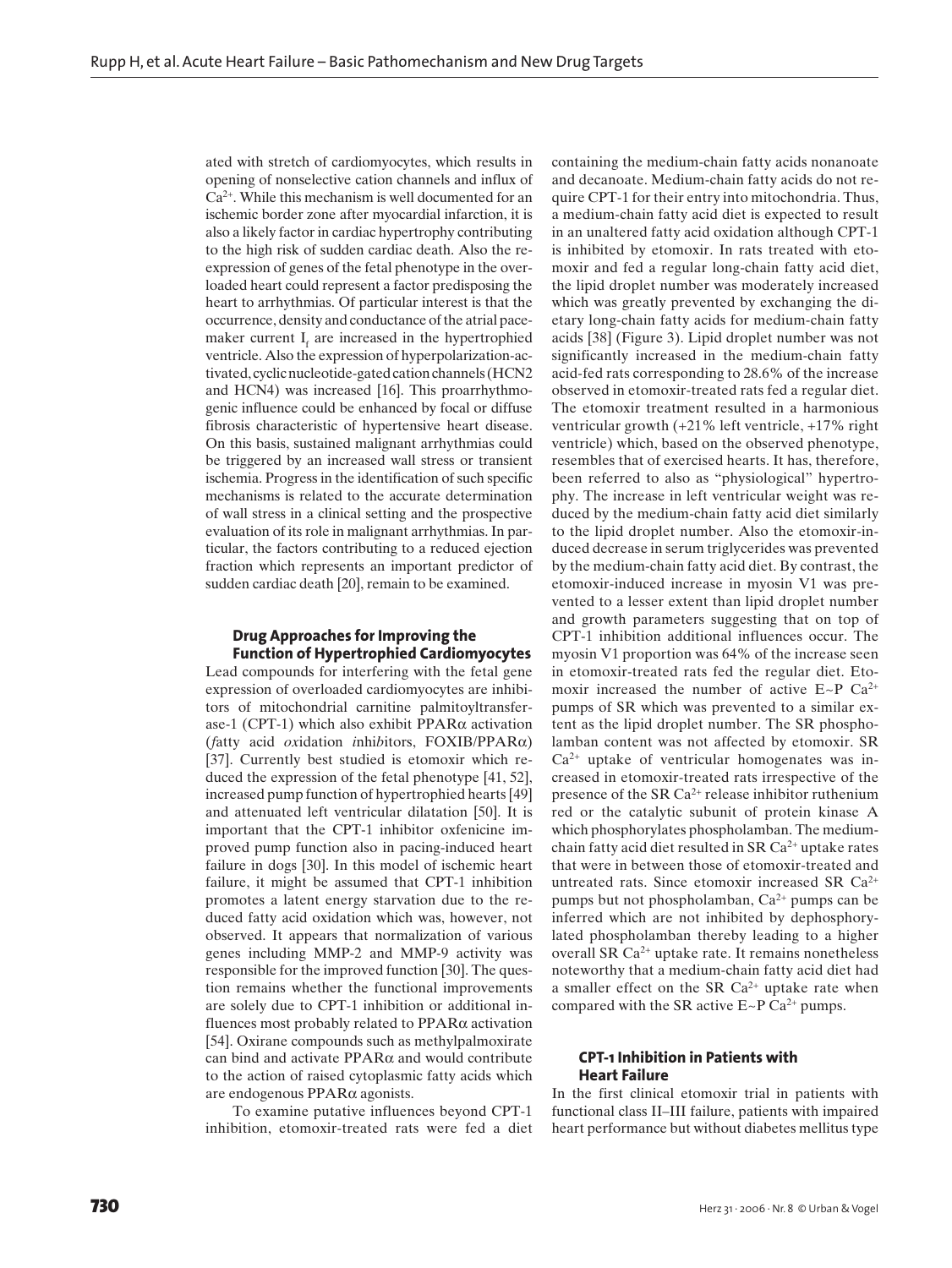2 exhibited an improved cardiac function [43]. A dose of 80 mg daily was given to ten patients (one with ischemic heart disease and nine with dilated cardiomyopathy) for 12 weeks on top of standard therapy. All patients improved clinically and no patient had to stop taking etomoxir. Maximum cardiac output during exercise increased after treatment. This increase was mainly due to a higher stroke volume. Resting heart rate was slightly reduced. For any given heart rate, stroke volume was significantly enhanced during exercise. The left ventricular ejection fraction also increased significantly. Mean pulmonary pressure and pulmonary capillary wedge pressure were significantly reduced. Based on echocardiographic data, it was concluded that the etomoxir treatment had no influence on left ventricular muscle mass. In acute studies, etomoxir showed neither a positive inotropic effect nor vasodilatory properties [43]. Thus, although the results of this pilot study were not placebo-controlled, all patients seem to have benefited and no significant side effects were observed. The follow-up multicenter trial ERGO-1 including more than 380 patients with NYHA functional class II–III with no metabolic or other severe diseases was, however, terminated prematurely (*http://www.medigene.com/ englisch/pressemitteilungen.php?ID=1293*). Side effects had occurred in a small number of patients. It was, however, stated that etomoxir may be efficacious at a lower dosage than that administered so far (40 or 80 mg/day).

In this respect it should be mentioned that in animal experiments, a high dosage of etomoxir can cause lipid accumulation in the liver [46]. 125 mg/kg/day (+)-etomoxir was administered, which, however, is much higher than the dose (15 mg/kg/day racemic etomoxir) used for increasing SR  $Ca^{2+}$  transport [38]. Lipid accumulation might be inferred from a marked CPT-1 inhibition alone, which should, however, be counteracted by the hypolipidemic action described for etomoxir which arises from a reduced de novo fatty acid synthesis due to acetyl-CoA carboxylase inhibition.

Our experimental studies provide clear evidence in favor of the principal possibility of dissociating unwanted effects of CPT-1 inhibition such as cardiac growth and desired alterations in cardiac phenotype. A low etomoxir dosage also had a specific effect in pressure-overloaded hearts which was not associated with significant left ventricular hypertrophy [49]. One should nonetheless take into account that etomoxir is also expected to accumulate in slow/poor metabolizers [13]. As in the case of perhexiline which also exhibits CPT-1 inhibition, the dosage should be adjusted according to plasma level in any upcoming trial with FOXIBs which have the inherent risk of lipotoxicity. Using this precau-



**Figure 3.** Comparative analysis of the effect of a medium-chain fatty acid diet on etomoxir-induced changes in left ventricular lipid droplet number, phosphorylated intermediate E~P of the SR Ca<sup>2+</sup>-ATPase, immunoreactive SR phospholamban content, oxalate-supported SR Ca<sup>2+</sup> uptake rate measured also in the presence of C-subunit of protein kinase A or ruthenium red, the heart-to-body weight ratio, myosin V1 proportion and serum triglycerides. The percentage values given on the bars of the etomoxir-treated WKY rats fed a medium-chain fatty acid diet refer to the increase seen in etomoxir-treated rats fed a long-chain fatty acid regular diet. Eto: etomoxir-treated rats fed a long-chain fatty acid regular diet; Eto/MCFA: etomoxir-treated rats fed a medium-chain fatty acid diet (50–65% C9:0, 30–40% C10:0). Data adapted from Rupp et al. [38].

**Abbildung 3.** Vergleichende Analyse der Auswirkungen einer mittelkettigen Fettsäurendiät auf etomoxirverursachte Änderungen in der linksventrikulären Lipidtröpfchenzahl, des phosphorylierten E~P der SR-Ca<sup>2+</sup>-ATPase, des immunreaktiven Phospholambangehalts, des oxalatstimulierten SR-Ca<sup>2+</sup>-Transports, gemessen in Anwesenheit der C-Untereinheit der Proteinkinase A oder von Rutheniumrot, des Herz/Körpergewicht-Quotienten, des Anteils an Myosin V1 und der Serumtriglyzeride. Die Prozentwerte auf den Säulen der etomoxirbehandelten WKY-Ratten beziehen sich auf die Zunahme bei etomoxirbehandelten Ratten mit einer regulären langkettigen Fettsäurendiät. Eto: etomoxirbehandelte Ratten mit einer langkettigen Fettsäurendiät; Eto/MCFA: etomoxirbehandelte Ratten mit einer mittelkettigen Fettsäurendiät (50–65% C9:0, 30–40% C10:0). Daten aus Rupp et al. [38].

tion, perhexiline that augments glucose metabolism by blocking muscle mitochondrial free fatty acid uptake improved the  $VO_{2max}$ , ejection fraction, symptoms, resting and peak stress myocardial function, and skeletal muscle energetics in heart failure patients [28].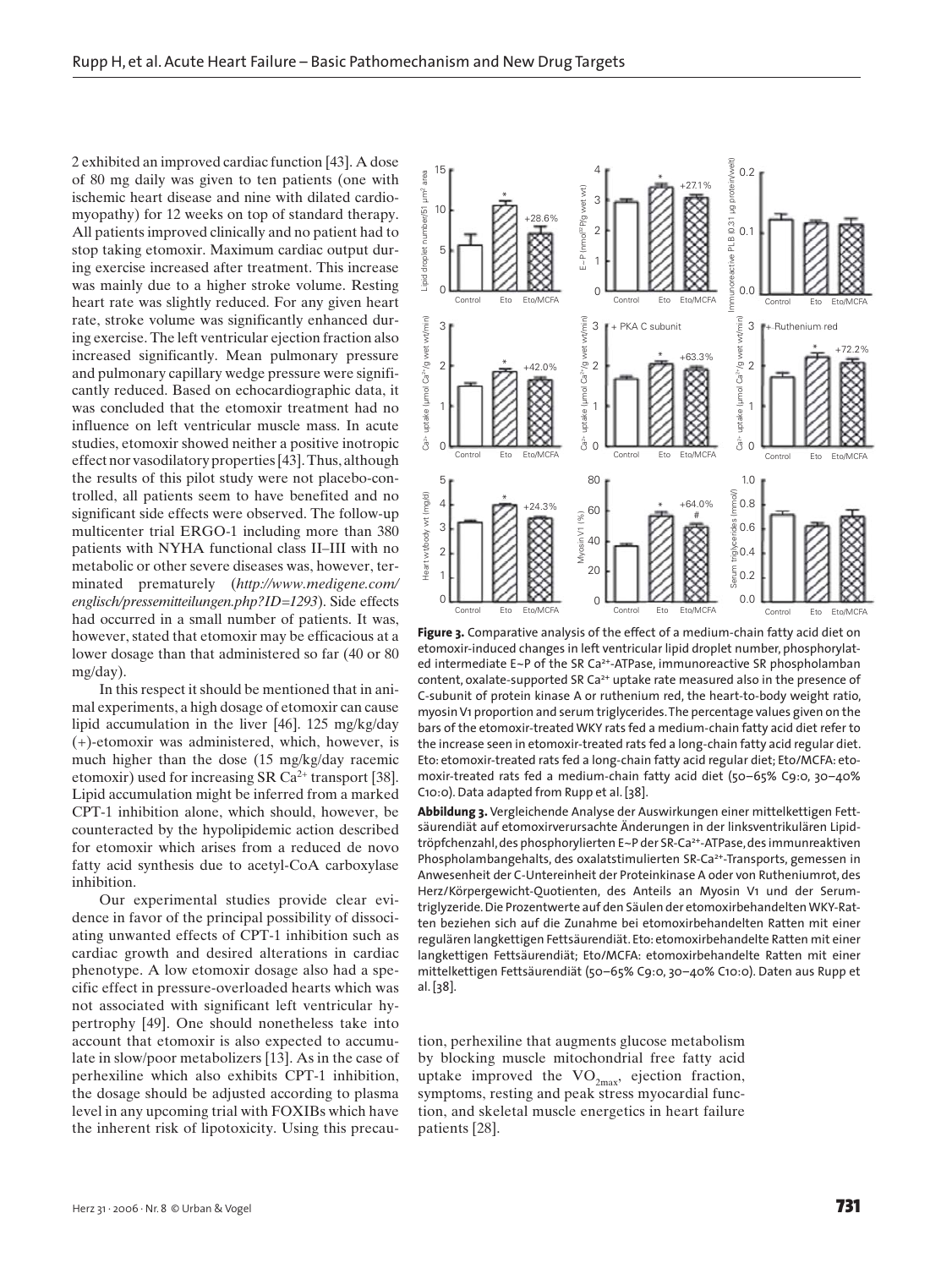# **Endogenous Antiarrhythmogenic Mechanisms**

While all drugs which improve pump function are expected to reduce the risk of sudden cardiac death, β-blockers have additional specific effects. Besides a reduced cardiac oxygen consumption and metabolism, the effects of raised intracellular cyclic adenosine monophosphate (cAMP) on various phosphorylation sites and channels are attenuated [14]. Also for aldosterone antagonists which reduce mortality and sudden cardiac death risk in NYHA III and IV patients (RALES study) and in post-myocardial infarction patients with an ejection fraction ≤ 35% (EPHE-SUS study), specific mechanisms should be considered. Since aldosterone stimulates collagen synthesis comparably to angiotensin II (unpublished), aldosterone antagonists can counteract fibrosis which is a substrate for malignant arrhythmias. Proarrhythmic and negative inotropic effects of class Ia and Ic antiarrhythmics are more pronounced during progression of heart failure. The class III antiarrhythmic D-sotalol, which lacks β-blocking action, even increased mortality in post-myocardial infarction patients with reduced pump function [12]. For amiodarone, no significant mortality reduction was observed in chronic heart failure or after myocardial infarction and hence, on prognostic terms, it represents no alternative to an implantable cardioverter defibrillator (ICD).

We addressed, therefore, the hypothesis that the body has endogenous antiarrhythmogenic mechanisms which could be enhanced by drug interventions. Of particular importance is the role of the long-chain ω-3 fatty acids eicosapentaenoic acid (EPA) and docosahexaenoic acid (DHA). They are produced in the body from  $\alpha$ -linolenic acid which is present to a variable extent in dietary plant oils and has also been shown to increase prostacyclin production [39]. In humans with a background diet high in saturated fat, the conversion rate of  $\alpha$ -linolenic acid was found to be 6% for EPA and 3.8% for DHA [17]. However, with a diet rich in ω-6 polyunsaturated fatty acids, conversion was reduced by 40–50% [17]. Of particular relevance is that in women of reproductive age, an increased conversion of α-linolenic acid into EPA  $(21\%)$  and DHA  $(9\%)$  was found  $[2, 8]$  In ongoing studies we examine, therefore, mechanisms which can upregulate the endogenous EPA and DHA production. While the proportion of arachidonic acid can be increased in the rat with a PPAR $\alpha$  agonist by increasing most probably the expression of δ-5 desaturase and δ-6 desaturase, no parallel increase in EPA and DHA was observed (unpublished). One has to conclude that α-linolenic acid cannot be converted into amounts corresponding to a daily intake of 1 g EPA + DHA used in the GISSI-Prevention study [18, 31, 32] and specified in the guidelines of the European Society of Cardiology for ST elevation myocardial infarction (level of evidence Ib) [51] as well as in a statement of the American Heart Association for patients with documented coronary heart disease [25].

#### **Dietary EPA and DHA Intake**

The notion prevails that variations in blood EPA and DHA level and the associated risk of sudden cardiac death arise primarily from fish intake. To assess the amount of EPA and DHA derived from fish, we determined fatty acids in fish dishes prepared at the University Hospital Marburg [40] and samples of frozen fish. The EPA and DHA content of 100 g fish was variable and was low when compared with the daily dosage of 1 g for which a 45% risk reduction in sudden death in post-myocardial infarction patients was observed [18]. Therefore, results of food questionnaire-based studies referring to fish intake should be interpreted in terms of EPA and DHA only if supported by differences in measured blood EPA and DHA levels. It appears unlikely that all confounding variables of a lifestyle with no or high fish consumption can be identified in a multivariate analysis. It is also considered important to include blood EPA and DHA levels in subanalyses particularly in fish oil studies where more than one daily capsule had to be taken.

# **Release of Membrane-Bound EPA and DHA in Myocardial Infarction Versus ICD Shock**

Since the antiarrhythmogenic action of EPA and DHA involves inhibition of Na<sup>+</sup> and Ca<sup>2+</sup> channels by the respective free fatty acids [27] and inhibition of the Na+ channel current was not observed when EPA and DHA were covalently bound to the membrane, mechanisms are required which raise the free EPA and DHA concentration to a level which has antiarrhythmogenic effects (Figure 4). Ischemia is known to raise free fatty acids in the serum and the heart. If EPA and DHA are present in membranes, sympathetic activation results in activation of phospholipase  $A_2$  which releases free fatty acids from the inner sn-2 position of membrane phospholipids where polyunsaturated fatty acids are predominantly incorporated. The observed overproportionate increase of free EPA and DHA in the ischemic heart [33] contributes to the critical free EPA and DHA concentration required for antiarrhythmogenic effects. It can thus be predicted that protective effects are smaller in patients with an ICD. In contrast to ischemic events arising from myocardial infarction which raise free EPA and DHA to levels required for their antiar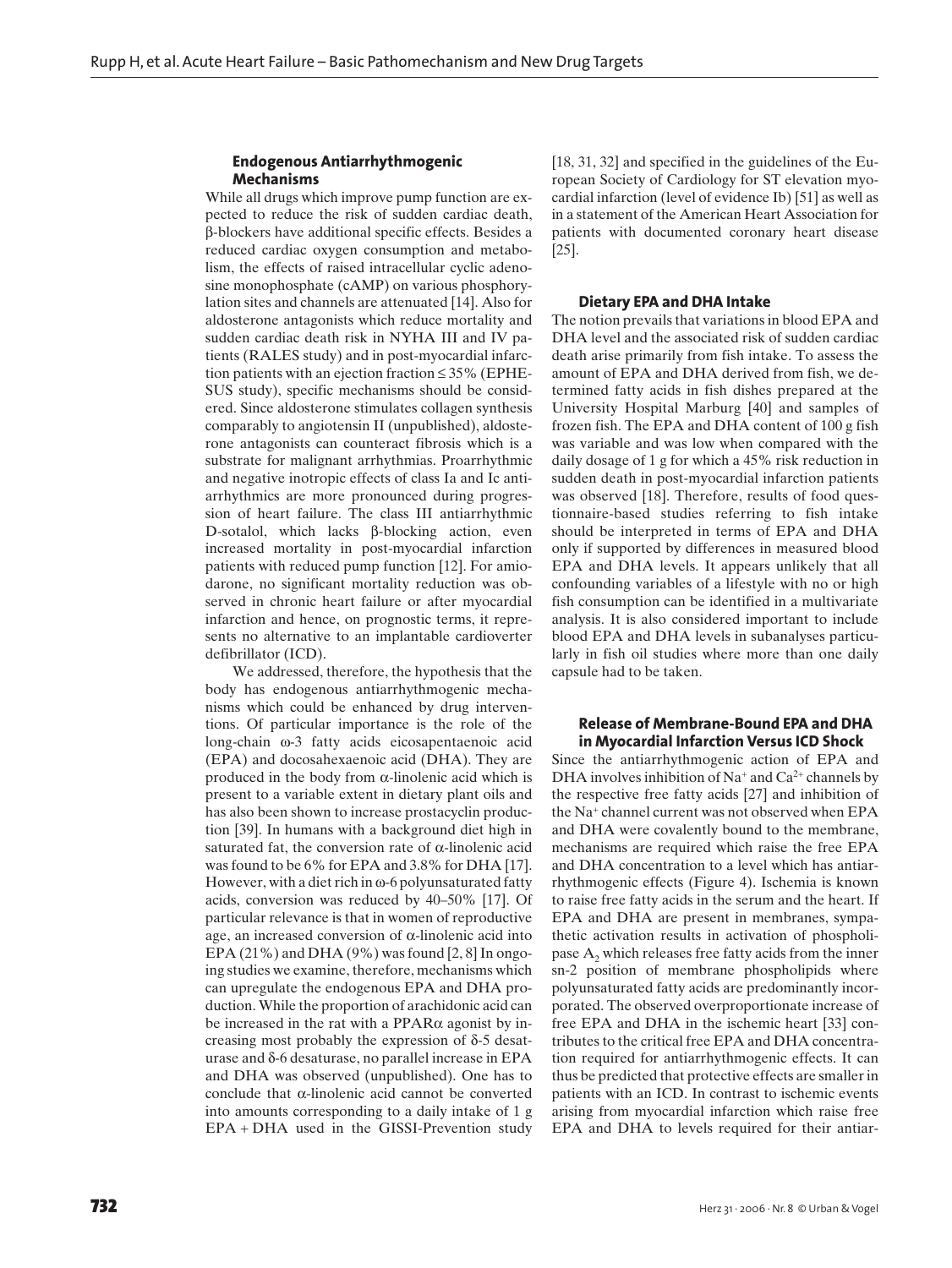rhythmogenic action, the ICD is expected to terminate reentrant ventricular tachycardias or ventricular fibrillation before marked sympathetic activation and adequate release of EPA and DHA occur.

In the trial by Raitt et al. [35], 1.8 g/day EPA and DHA ethyl esters did not reduce the risk of ventricular tachycardia or ventricular fibrillation in 100 patients with ICDs when compared with 100 patients on placebo (olive oil). In the SOFA trial (Study on Omega-3 Fatty Acids and Ventricular Arrhythmia) by Brouwer et al. [7], a total of 546 ICD patients were enrolled for assessing the effect of 2 g of purified fish oil (four capsules/day) versus placebo (olive oil) on life-threatening arrhythmias. Judged by capsule count, 76% of patients took more than 80% of the fish oil capsules. The primary endpoint (appropriate ICD intervention for ventricular tachycardia or fibrillation or all-cause death) occurred in 30% of patients taking fish oil versus 33% patients taking placebo (olive oil). In subgroup analyses, the hazard ratio was 0.91 (not significant [NS]) for fish oil versus placebo in patients who had experienced ventricular tachycardia in the year before the study, and 0.76 (NS) for patients with prior myocardial infarctions. Although the study might be underpowered for the subgroup analysis (167 in fish oil group vs. 175 in placebo group with prior myocardial infarction), the trend would be in accordance with the GISSI-Prevention study [18] which included, however, 2,835 post-myocardial infarction patients in the EPA and DHA ethyl ester (84% EPA + DHA, one capsule/ day) group. Since the compliance especially with natural non-transesterified fish oil capsules is expected to be particularly compromised, blood EPA and DHA concentration before and after the trial should be reported for all patients and included in the analysis. In the study by Leaf et al. [26], 402 ICD patients were randomized to 2.6 g EPA and DHA ethyl ester or olive oil for 12 months. Compliance with the double-blind treatment was similar in the two groups; however, the noncompliance rate was high (35% of all enrollees). This might not be surprising since four 1-g capsules had to be taken daily. The primary endpoint, time to first ICD event (ventricular tachycardia or fibrillation) or death from any cause, was borderline significant (risk reduction of  $28\%$ ; p = 0.057). For patients who stayed on protocol for at least 11 months, the antiarrhythmic benefit of EPA and DHA ethyl esters was improved for those with confirmed events (risk reduction of  $38\%$ ; p = 0.034). The reason why in this study capsules with only 65% EPA and DHA instead of 84% as in the case of Omacor and the GISSI-Prevention study were used, remains intriguing. The study again strengthens the fact that patient compliance is greatly reduced with daily four 1-g capsules in addition to standard medication. Also 1 g EPA+DHA ethyl ester (1 capsule, prolonged uptake)



**Figure 4.** Schematic presentation of mechanisms raising EPA and DHA as free fatty acids to a critical concentration required for antiarrhythmogenic effects. In post-myocardial infarction patients, the ischemia-induced release of EPA and DHA from membranes by phospholipase  $\mathsf{A}_\mathsf{2}$  (PLA $\mathsf{2}$ ) contributes to a greater extent to this free EPA and DHA level than in patients with an ICD. The contribution of EPA and DHA intake versus ischemia-induced release depends on the compliance of capsule intake and the degree of ischemia and remains to be addressed in detail. The impact of noncompliance in taking EPA and DHA supplements is, therefore, expected to be greater in ICD patients.

**Abbildung 4.** Schematische Darstellung der Mechanismen, die EPA und DHA als freie Fettsäuren bis zum Erreichen einer für antiarrhythmogene Wirkungen erforderlichen Konzentration anheben. Bei Postinfarktpatienten führt die ischämieinduzierte Freisetzung durch die Phospholipase  $A_2$  (PLA<sub>2</sub>) zu einem höheren EPA + DHA-Spiegel als bei ICD-Patienten. Der Beitrag der EPA- und DHA-Aufnahme hängt von der Patientencompliance und dem Ausmaß einer Ischämie ab und bedarf weiterer Untersuchungen. Die Auswirkungen einer Non-Compliance sind daher bei ICD-Patienten sehr wahrscheinlich größer als bei Postinfarktpatienten.

in this study, it would be very informative to include the EPA and DHA levels of individual patients in the analysis. Although an intention-to-treat analysis is preferable for eliminating any bias, it is less useful when the noncompliance rate is high. While noncompliance was also present in the GISSI-Prevention study with a PROBE design, only one 1-g capsule had to be taken on top of the recommended four tablets of standard therapy. During any ischemic events in patients with myocardial infarction, EPA and DHA are expected to be released from membranes which contributes to the level required for antiarrhythmogenic effects. Since an increased EPA and DHA serum level is maintained only for a few days in the case of noncompliance and takes approximately 10 days of intake for again reaching the EPA and DHA plateau value (unpublished), any antiarrhythmogenic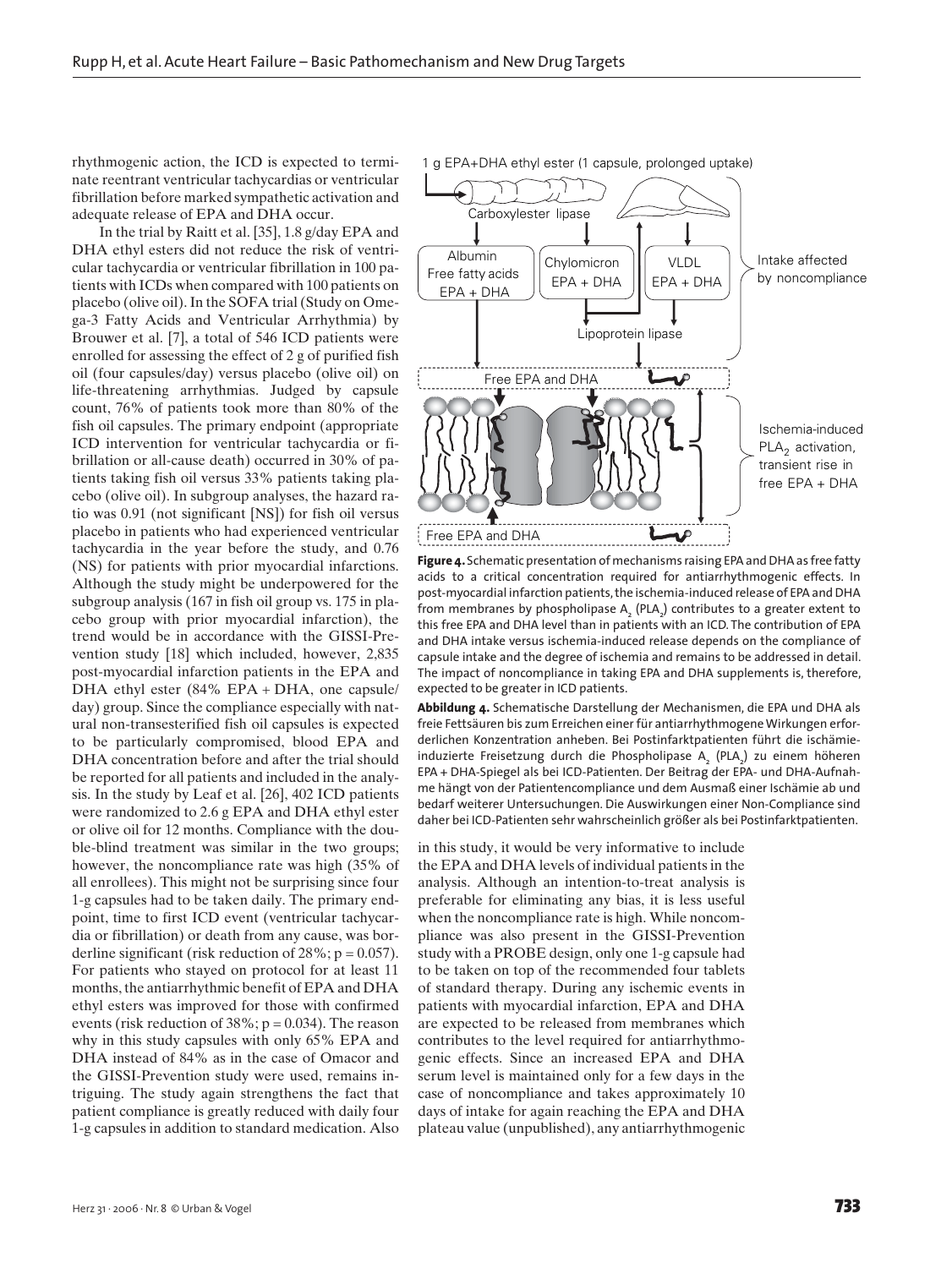

**Figure 5.** Schematic presentation of pathophysiological events linking hypertension with pump failure and sudden cardiac death (SCD) during progression of heart failure. Ang II: angiotensin II.

**Abbildung 5.** Schematische Darstellung der pathophysiologischen Vorgänge, die während der Progression der Herzinsuffizienz von Bluthochdruck zu Pumpversagen und plötzlichem Herztod (SCD) führen. Ang II: Angiotensin II.

> action had to arise from the release of EPA and DHA from membrane stores. This could explain why noncompliance in a study with myocardial infarction patients would have a lesser impact on the endpoint than in ICD patients. The known low compliance with multiple capsule intake (e.g., 32% permanent noncompliance for β-blocker use in COMET [34]) was also one of the reasons for the production of ethyl esters using transesterification of fish oil triglycerides resulting in a highly concentrated preparation. Compared with fish triglycerides, the ethyl esters also exhibit a prolonged uptake rate [40].

#### **Conclusion**

Although major pathophysiological events contributing to pump failure and sudden cardiac death of the overloaded heart are well understood, it remains a challenge to develop novel strategies for targeting specific defects in the hypertrophied heart (Figure 5). With the exception of digoxin, drugs used currently have been developed as antihypertensives and their potential for interfering with progression of heart failure has been examined only later on. It might, therefore, not be unexpected that they can counteract neuroendocrine activation but are less useful in treating pathophysiological events leading to neuroendocrine activation. In view of the high incidence of heart failure and sudden cardiac death, it is considered important to strengthen our efforts in the development of compounds which target specific mechanisms of hypertrophied cardiomyocytes. In view of the intricate interrelationship between impaired

pump function and malignant arrhythmias, also endogenous antiarrhythmogenic mechanisms should be explored to a greater extent. A lead approach in this respect could involve drug-induced stimulation of the endogenous EPA and DHA production.

# **References**

- 1. Alter P, Rupp H, Czerny F, et al. Relation of ventricular wall stress and autonomic tone in patients with dilated cardiomyopathy assessed by cardiac magnetic resonance imaging. Eur Heart J 2006;27:Abstract Suppl:678.
- 2. Bakewell L, Burdge GC, Calder PC. Polyunsaturated fatty acid concentrations in young men and women consuming their habitual diets. Br J Nutr 2006;96:93–9.
- 3. Barger PM, Brandt JM, Leone TC, et al. Deactivation of peroxisome proliferator-activated receptor-alpha during cardiac hypertrophic growth. J Clin Invest 2000;105:1723–30.
- 4. Barker WH, Mullooly JP, Getchell W. Changing incidence and survival for heart failure in a well-defined older population, 1970–1974 and 1990–1994. Circulation 2006;113: 799–805.
- 5. Bishop SP, Altschuld RA. Increased glycolytic metabolism in cardiac hypertrophy and congestive failure. Am J Physiol 1970;218:153–9.
- 6. Brilla CG, Rupp H, Maisch B. Effects of ACE inhibition versus non-ACE inhibitor antihypertensive treatment on myocardial fibrosis in patients with arterial hypertension. Retrospective analysis of 120 patients with left ventricular endomyocardial biopsies. Herz 2003;28:744–53.
- 7. Brouwer IA, Zock PL, Camm AJ, et al. Effect of fish oil on ventricular tachyarrhythmia and death in patients with implantable cardioverter defibrillators: the Study on Omega-3 Fatty Acids and Ventricular Arrhythmia (SOFA) randomized trial. JAMA 2006;295:2613–9.
- 8. Burdge GC, Wootton SA. Conversion of alpha-linolenic acid to eicosapentaenoic, docosapentaenoic and docosahexaenoic acids in young women. Br J Nutr 2002;88:411–20.
- 9. Christe ME, Rodgers RL. Altered glucose and fatty acid oxidation in hearts of the spontaneously hypertensive rat. J Mol Cell Cardiol 1994;26:1371–5.
- De Brouwer KF, Degens H, Aartsen WM, et al. Specific and sustained down-regulation of genes involved in fatty acid metabolism is not a hallmark of progression to cardiac failure in mice. J Mol Cell Cardiol 2006;40:838–45.
- 11. Degens H, de Brouwer KF, Gilde AJ, et al. Cardiac fatty acid metabolism is preserved in the compensated hypertrophic rat heart. Basic Res Cardiol 2006;101:17–26.
- 12. Doggrell SA, Brown L. D-sotalol: death by the SWORD or deserving of further consideration for clinical use? Expert Opin Investig Drugs 2000;9:1625–34.
- 13. Eichelbaum M, Kroemer HK, Mikus G. Genetically determined differences in drug metabolism as a risk factor in drug toxicity. Toxicol Lett 1992;64-65:115–22.
- 14. El Armouche A, Boknik P, Eschenhagen T, et al. Molecular determinants of altered Ca2+ handling in human chronic atrial fibrillation. Circulation 2006;114:670–80.
- 15. Feinendegen LE, Henrich MM, Kuikka JT, et al. Myocardial lipid turnover in dilated cardiomyopathy: a dual in vivo tracer approach. J Nucl Cardiol 1995;2:42–52.
- 16. Fernandez-Velasco M, Goren N, Benito G, et al. Regional distribution of hyperpolarization-activated current (If) and hyperpolarization-activated cyclic nucleotide-gated channel mRNA expression in ventricular cells from control and hypertrophied rat hearts. J Physiol 2003;553:395–405.